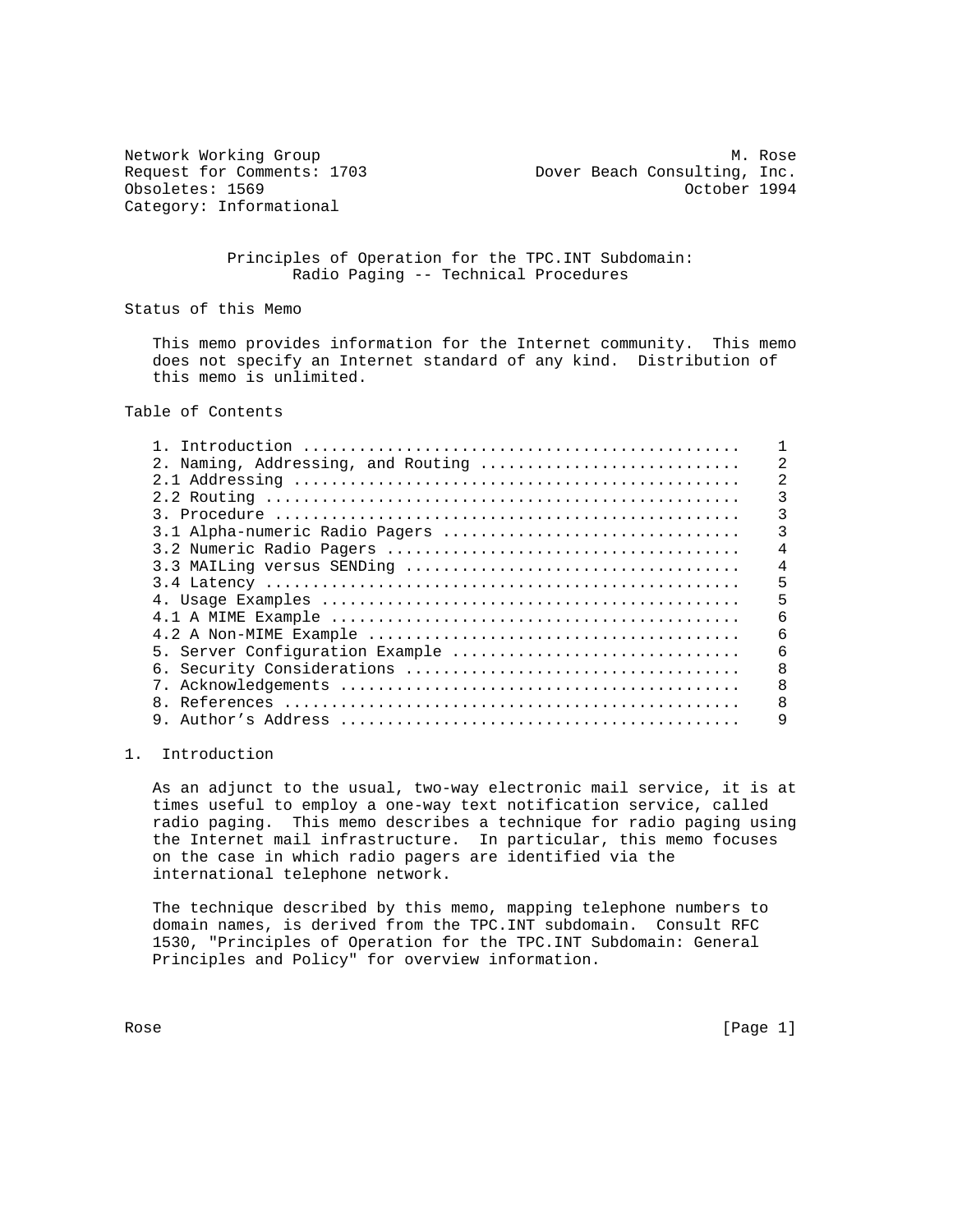2. Naming, Addressing, and Routing

A radio pager is identified by a telephone number, e.g.,

+1 415 940 8776

 where "+1" indicates the IDDD country code, and the remaining string is a telephone number within that country.

 In addition to a telephone number, a PIN may also be required to uniquely identify a radio pager.

2.1. Addressing

 This number is used to construct the address of a radio paging server, which forms the recipient address for the message, e.g., one of:

 pager.ATOM@6.7.7.8.0.4.9.5.1.4.1.tpc.int pager-alpha.ATOM@6.7.7.8.0.4.9.5.1.4.1.tpc.int pager-numeric@6.7.7.8.0.4.9.5.1.4.1.tpc.int

 where "ATOM" is an RFC 822 atom [1], an opaque string for use in recipient identification when communicating with the paging network, and the domain-part is constructed by reversing the telephone number, converting each digit to a domain-label, and being placed under "tpc.int". (The telephone number must not include any international access codes.)

 Note that the mailbox syntax is purposefully restricted in the interests of pragmatism. To paraphrase STD 11, RFC 822, an atom is defined as:

```
atom = 1*atomchar
```
 atomchar= <any upper or lowercase alphabetic character  $(A-Z a-z)$  / <any digit (0-9)> / "!" / "#" / "\$" / "%" / "&" / "'" / "\*" / "+" / "-" / "/" / "=" / "?" / "^" / "\_" / "'" / "{" / "|" / "}" / "˜"

 Finally, note that some Internet mail software (especially gateways from outside the Internet) impose stringent limitations on the size of a mailbox-string. Thus, originating user agents should take care in limiting the local-part to no more than 70 or so characters.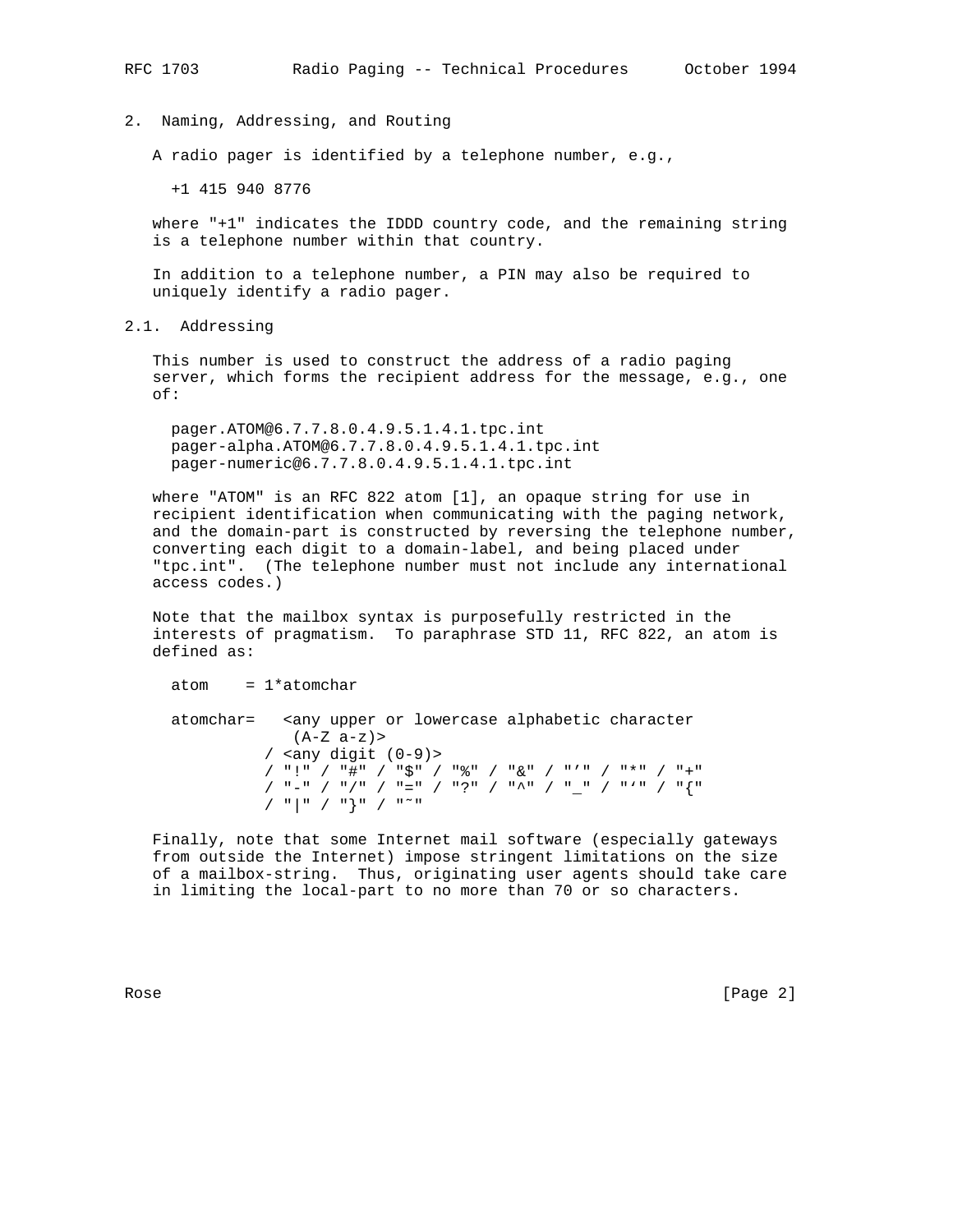### 2.2. Routing

 The message is routed in exactly the same fashion as all other electronic mail, i.e., using the MX algorithm [2]. Since a radio paging server might be able to access many radio pagers, the wildcarding facilities of the DNS [3,4] are used accordingly. For example, if a radio paging server residing at "dbc.mtview.ca.us" is willing to access any radio pager with a telephone number prefix of

+1 415 940

then this resource record might be present

\*.0.4.9.5.1.4.1.tpc.int. IN MX 10 dbc.mtview.ca.us.

 Naturally, if several radio paging servers were willing to access any radio pager in that prefix, multiple MX resource records would be present. (The DNS servers for the TPC.INT subdomain perform a rudimentary form of load balancing by rotating the order of the MX records returned on each query.)

 It should be noted that the presence of a wildcard RR which matches a radio paging server's address does not imply that the corresponding telephone number is valid, or, if valid, that a radio pager is identified by the phone number. Rather, the presence of a wildcard RR indicates that a radio paging server is willing to attempt access.

3. Procedure

 When information is to be sent to a radio pager, the user application constructs an RFC 822 message, containing a "Message-ID" field and a textual content (e.g., a "text/plain" content [5]).

 The message is then sent to the radio paging server's electronic mail address. The radio paging server begins by looking at the local part of the address.

#### 3.1. Alpha-numeric Radio Pagers

 If the local-part is either "pager.ATOM" or "pager-alpha.ATOM" then this indicates that the recipient is using an alpha-numeric radio pager, and ATOM either identifies a paging network (CARRIER), or a radio pager identity number (PIN), or both, according to these rules:

 (1) if ATOM consists entirely of numeric characters, then ATOM is a PIN, and the domain-part refers to the IXO access telephone number for a radio paging carrier; otherwise,

Rose [Page 3]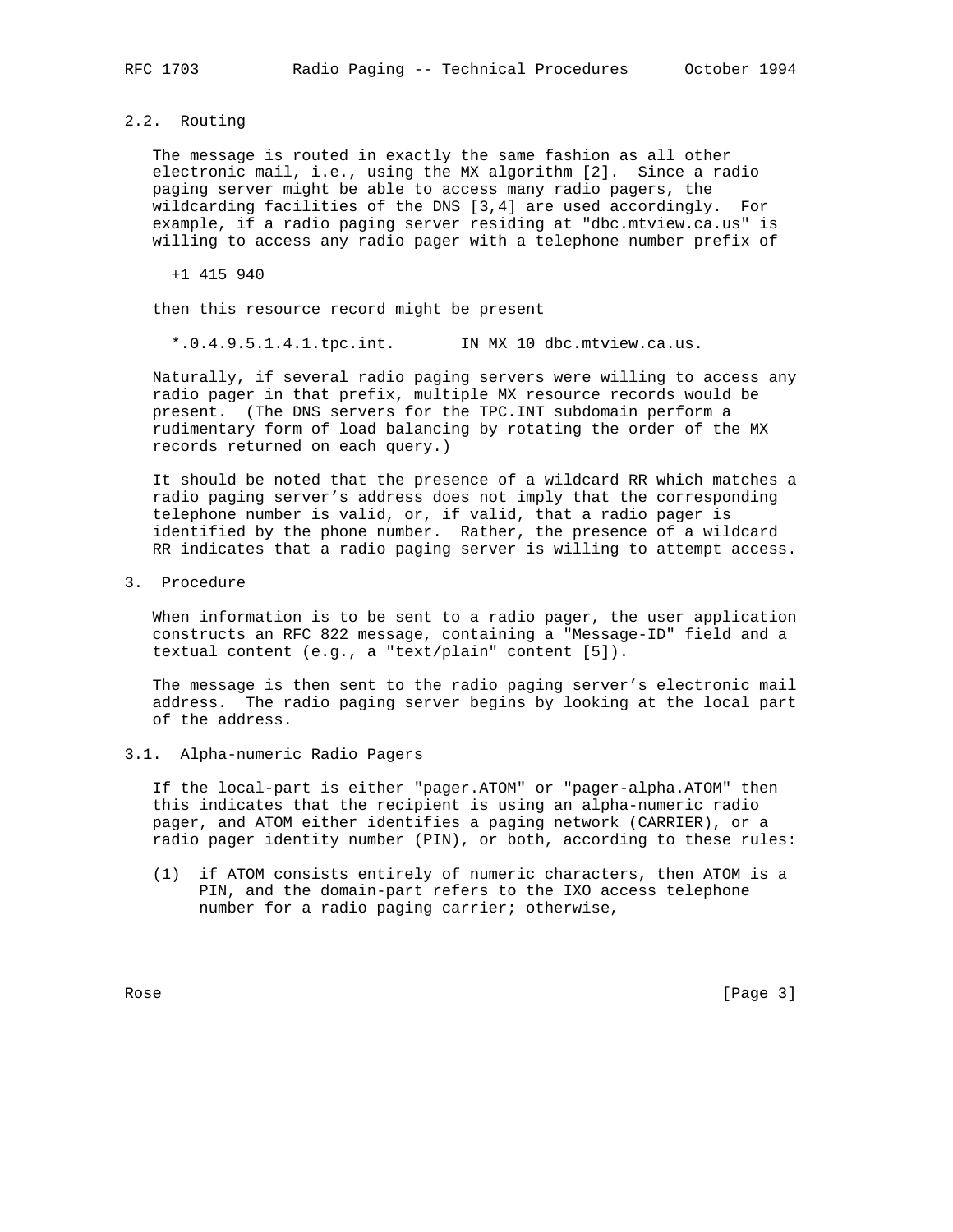- (2) if ATOM does not contain a hyphen character ("-"), then ATOM is a CARRIER, a local database is consulted to determine the corresponding IXO access telephone number, and the telephone number corresponding to the domain-part is used to identify the radio pager; otherwise,
- (3) if ATOM does contain a hyphen character ("-"), then everything to the left of the first hyphen is a CARRIER, and everything to the right of that hyphen is a PIN, a local database is consulted to determine the corresponding IXO access telephone number, and the PIN is used is used to identify the radio pager.

 If the local-part starts with "pager.", then the message sent to the radio pager consists of the body of the message; otherwise, if the local-part starts with "pager-alpha.", then the radio paging server determines which information in the headers and body of the message are used when constructing the paging message. For example, some radio paging servers might choose to examine the "To" and "Subject" fields, in addition to the body, whilst other radio paging servers might choose to simply send the body verbatim.

3.2. Numeric Radio Pagers

 If the local-part is the literal string "pager-numeric" then this indicates that the recipient is using a numeric pager, and the radio pager dials the telephone number corresponding to the domain-part.

 The message sent to the radio pager consists of the body of the message, which must consist solely of digits.

3.3. MAILing versus SENDing

 An SMTP client communicating with a radio paging server may use attempt either the MAIL or SEND command. The radio paging server MUST support the MAIL command, and MAY support any of the SEND, SOML, or SAML commands.

 If the MAIL command is used, then a positive completion reply to both the RCPT and DATA commands indicates, at a minimum, that the message has been queued for transmission into the radio paging network for the recipient, but is at least queued for transmission into the radio paging network.

 If the SEND command is used, then a positive completion reply to both the RCPT and DATA commands indicates that the message has been accepted by the radio paging network for delivery to the recipient.

Rose [Page 4]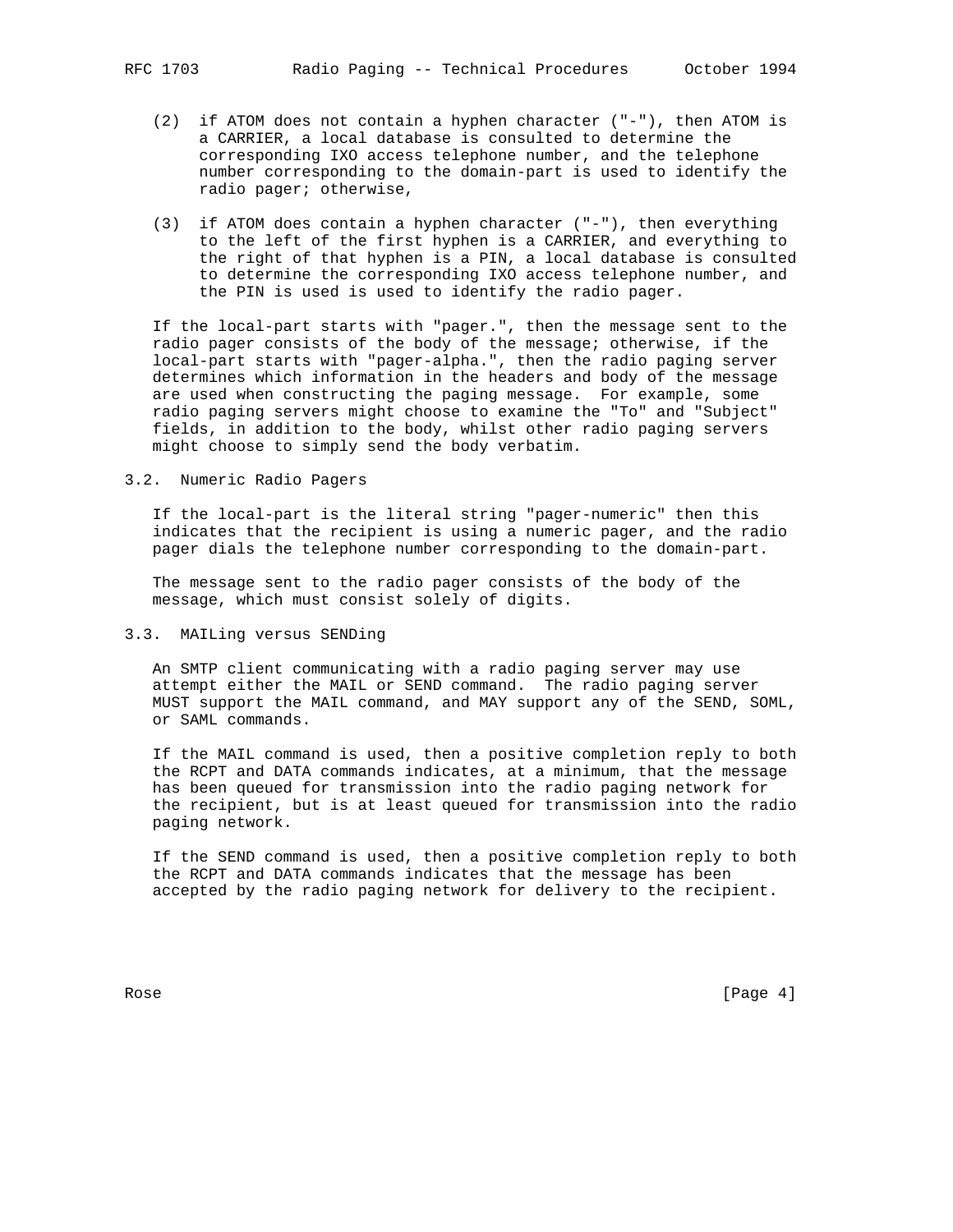If the SOML or SAML command is used, then a positive completion reply to both the RCPT and DATA commands indicates that the message may have been accepted by the radio paging network for delivery to the recipient.

## 3.4. Latency

 Although the Internet electronic mail service tends to perform delivery in a timely and reliable manner, some paging services will wish to provide a higher degree of assurance to their clients, in particular guaranteeing that a positive reply code means that the page has been sent on the radio paging network. For such requirements, the primary constraints are server implementation and client/server network connectivity.

 A client that uses the SEND or SAML commands is explicitly requesting real-time transmission on the radio paging network and is requiring that the server reply code will carry a statement of success or failure about that transmission.

 The IP level of the Internet performs datagram store-and-forward service, but gives the end system hosts the appearance of direct connectivity, by virtue of allowing interactive service. The Internet electronic mail service adds another layer of store-and forward indirection, so that messages may go through any number of relays (and/or gateways). This may introduce arbitrarily large delays of minutes, hours, or days.

 A client that configures their Internet attachment to permit "direct" SMTP connectivity to a radio paging server will be able to submit paging requests to the server directly, without additional SMTP relaying. That is, transmission from radio paging client to server will be one "SMTP-hop"only. This will eliminate any possibility of non-deterministic delay by the Internet itself.

 The combination of configuring radio paging server and client to allow direct IP/SMTP-level interaction and ensuring that they use SEND or SAML commands only will mean that a client receiving a positive reply from the server is assured that the page has been sent on the radio paging network.

4. Usage Examples

 These examples make use of the "iddd.tpc.int" subdomain. The DNS servers for this subdomain, upon encountering a domain of the form:

NUMBER.iddd.tpc.int

Rose [Page 5]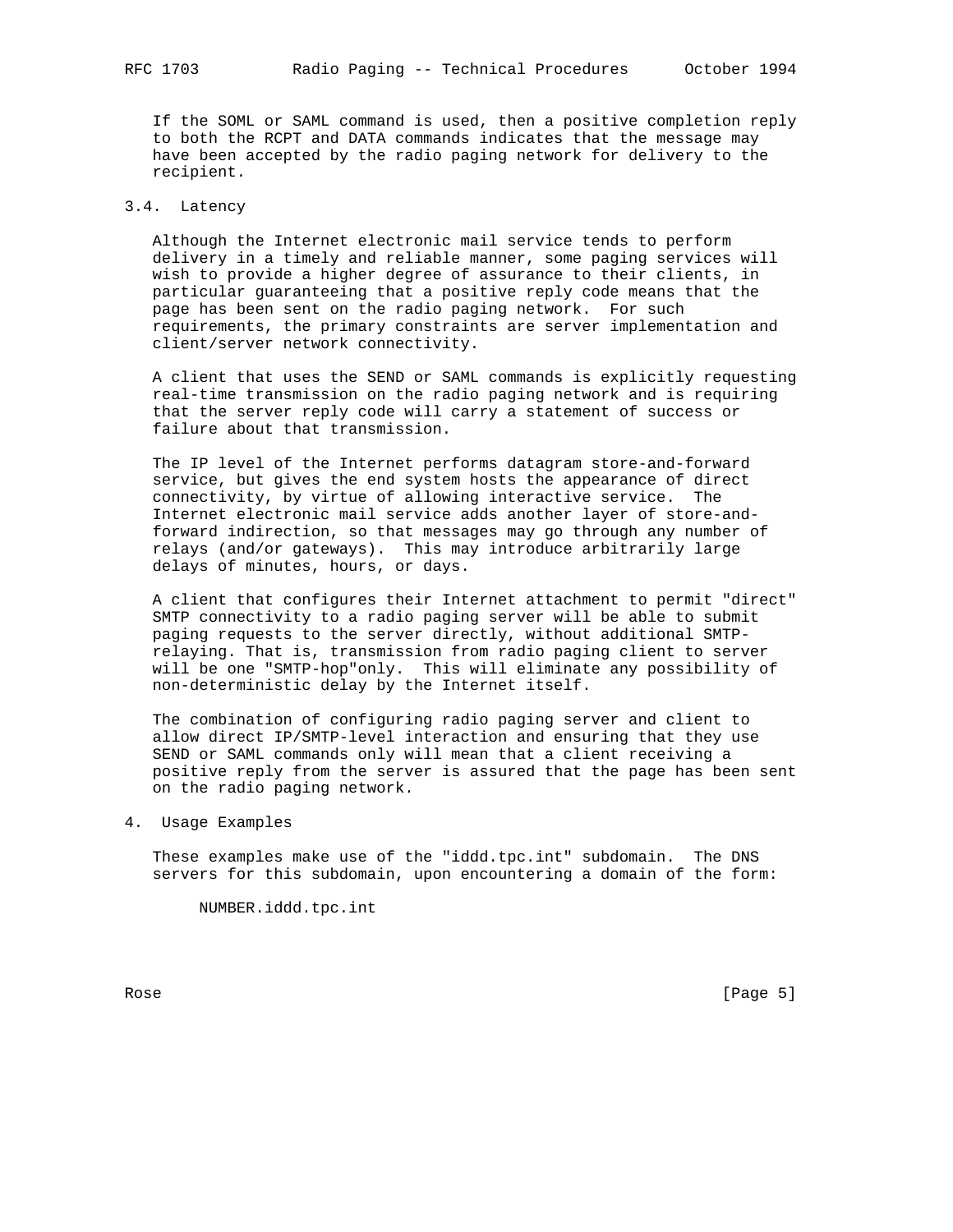automatically create a CNAME RR of the form:

R.E.B.M.U.N.iddd.tpc.int

e.g.,

14159408776.iddd.tpc.int

will be treated as

6.7.7.8.0.4.9.5.1.4.1.tpc.int

4.1. A MIME Example

 To: pager-alpha.98765@18005551234.iddd.tpc.int cc: Marshall Rose <mrose@dbc.mtview.ca.us> From: Carl Malamud <carl@malamud.com> Date: Thu, 22 Jul 1993 08:38:00 -0800 Subject: First example, for an alphanumeric pager Message-ID: <19930908220700.1@malamud.com> MIME-Version: 1.0 Content-Type: text/plain; charset=us-ascii

 A brief textual message sent to the radio paging network having an IXO access telephone number of "+1-8005551234" to the radio pager having a PIN of "98765".

4.2. A Non-MIME Example

 To: pager-numeric@14159408776.iddd.tpc.int From: Carl Malamud <carl@malamud.com> Date: Thu, 22 Jul 1993 08:38:00 -0800 Subject: Second example, for a numeric pager Message-ID: <19930908220700.2@malamud.com>

2026282044

5. Server Configuration Example

A hypothetical radio paging carrier, e.g.,

Pigeon Paging

 might choose to integrate its radio paging services with Internet e mail in the following fashion:

Rose [Page 6]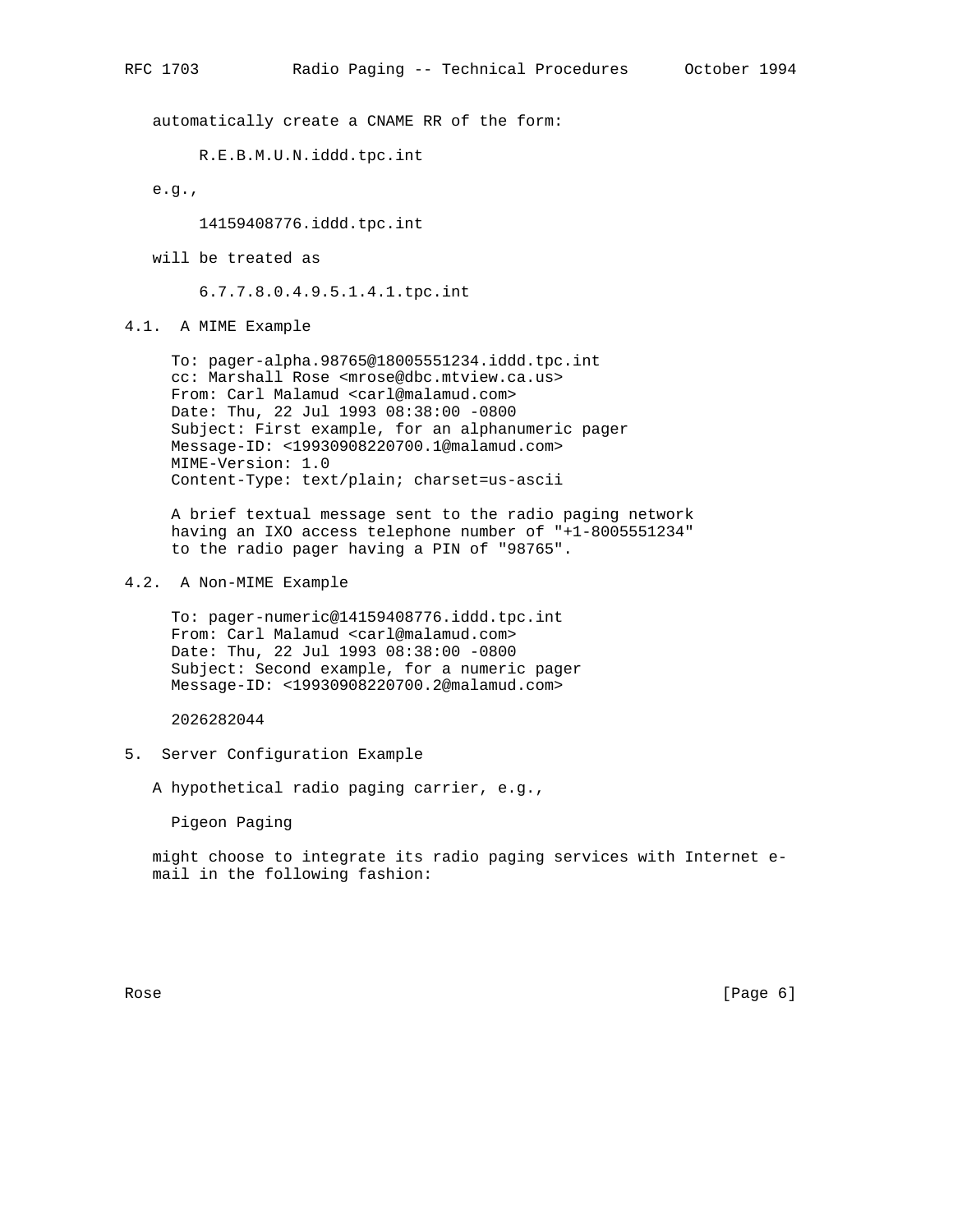(1) The radio paging carrier establishes a top-level domain name, e.g.,

pigeon.net

 (2) The radio paging carrier installs and operates one or more radio paging servers, each having a unique entry in the DNS, e.g.,

ixo1.pigeon.net. IN A a.b.c.d

 Each of these radio paging servers runs an SMTP server which implements the SEND command as described in Section 3.3 above.

 (3) The radio paging carrier coordinates with the administrators of the TPC.INT subdomain to have the appropriate MX records added to the DNS, assigning cost values in the MX records to reflect any difference in the quality of service between the radio paging servers, e.g.,

> 4.3.2.1.5.5.5.0.0.8.1.tpc.int. IN MX 5 ixo1.pigeon.net. 4.3.2.1.5.5.5.0.0.8.1.tpc.int. IN MX 5 ixo2.pigeon.net.

 which would provide both load-balancing and redundancy (particularly if the servers were located at different points in the Internet). At this point, messages can be sent using the addressing formats described in Section 2.2 above.

- (4) The radio paging carrier may choose to make available a client program which uses the SMTP SEND command, in order to achieve "real-time" delivery of messages into the radio paging network.
- (5) Finally, the radio paging carry may choose to assign each of its customers a mailbox, e.g.,

mrose@pager.pigeon.net

which maps to the TPC.INT address for the customer's radio pager.

 The system(s) listed in the DNS for this domain would maintain the appropriate mail aliases for this mapping, e.g.,

 R: 220 pager.pigeon.net SMTP ready S: HELO malamud.com R: 220 pager.pigeon.net S: EXPN mrose R: 250 <pager-alpha.98765@18005551234.iddd.tpc.int>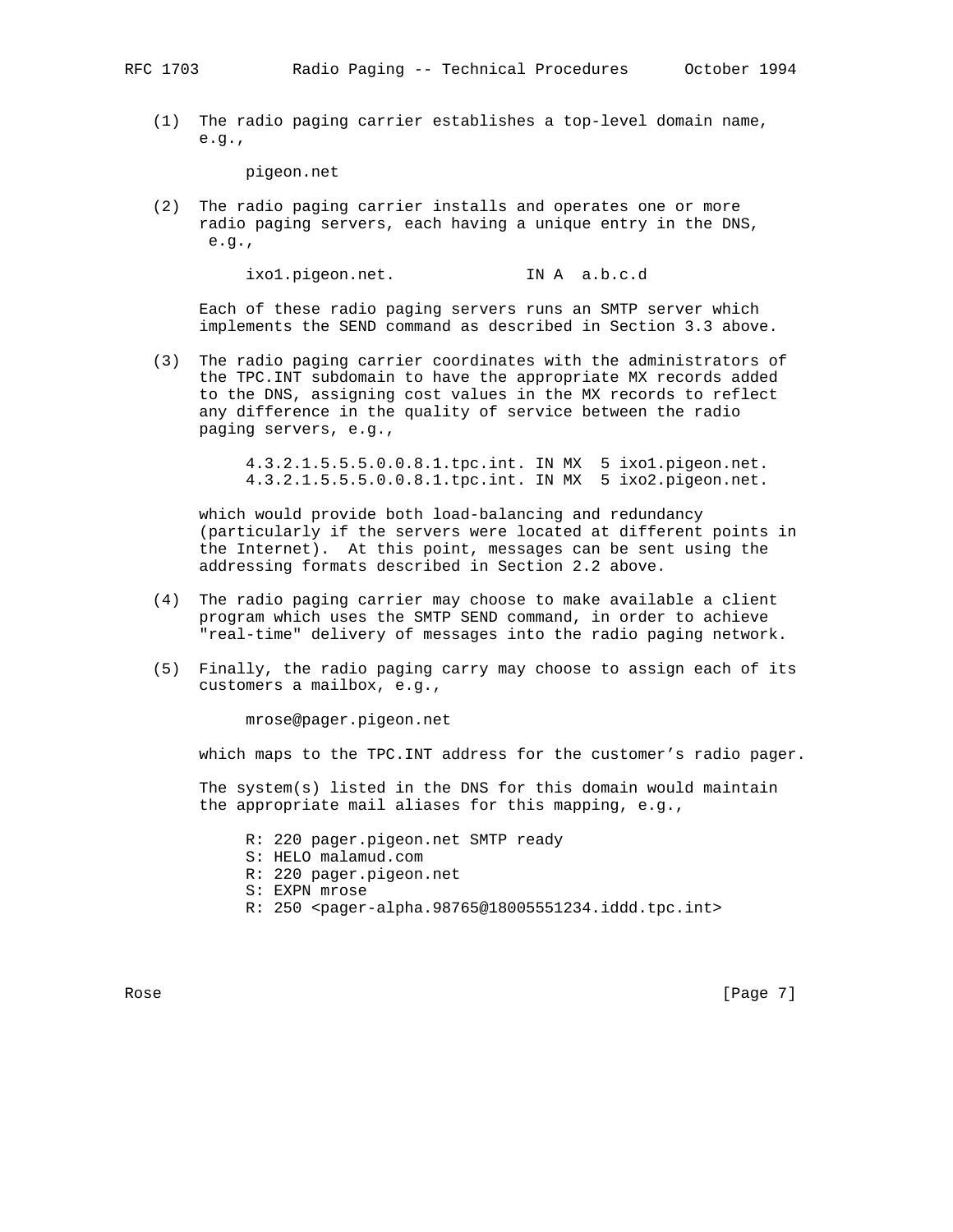At the carrier's discretion, these systems may also be the systems running the radio paging servers. However, this needn't be the case. For example, consider a situation where a client program which uses the SMTP SEND command, wants to ensure that it is talking to radio paging server for an address: e.g.,

 R: 220 pager.pigeon.net SMTP ready S: EHLO malamud.com R: 220-pager.pigeon.net R: 220 SEND S: VRFY mrose R: 551 User not local; try <pager-alpha.98765@18005551234.iddd.tpc.int>

or

- R: 220 pager.pigeon.net SMTP ready
- S: EHLO malamud.com
- R: 220-pager.pigeon.net
- R: 220 SEND
- S: VRFY mrose
- R: 250 <pager-alpha.98765@18005551234.iddd.tpc.int>
- 6. Security Considerations

 Internet mail may be subject to monitoring by third parties, and in particular, message relays.

7. Acknowledgements

 This document was motivated by RFC 1568 [6] and RFC 1645 [7]. In addition, David Crocker, Carl Malamud, and Perry Metzger also provided substantive comments.

- 8. References
	- [1] Crocker, D., "Standard for the Format of ARPA Internet Text Messages", STD 11, RFC 822, University of Delaware, August 1982.
	- [2] Partridge, C., "Mail Routing and the Domain System", BBN Laboratories, STD 14, RFC 974, BBN, January 1986.
	- [3] Mockapetris, P., "Domain Names -- Concepts and Facilities", STD 13, RFC 1034, USC/Information Sciences Institute, November 1987.
	- [4] Mockapetris, P., "Domain Names -- Implementation and Specification", STD 13, RFC 1035, USC/Information Sciences Institute, November 1987.

Rose [Page 8]